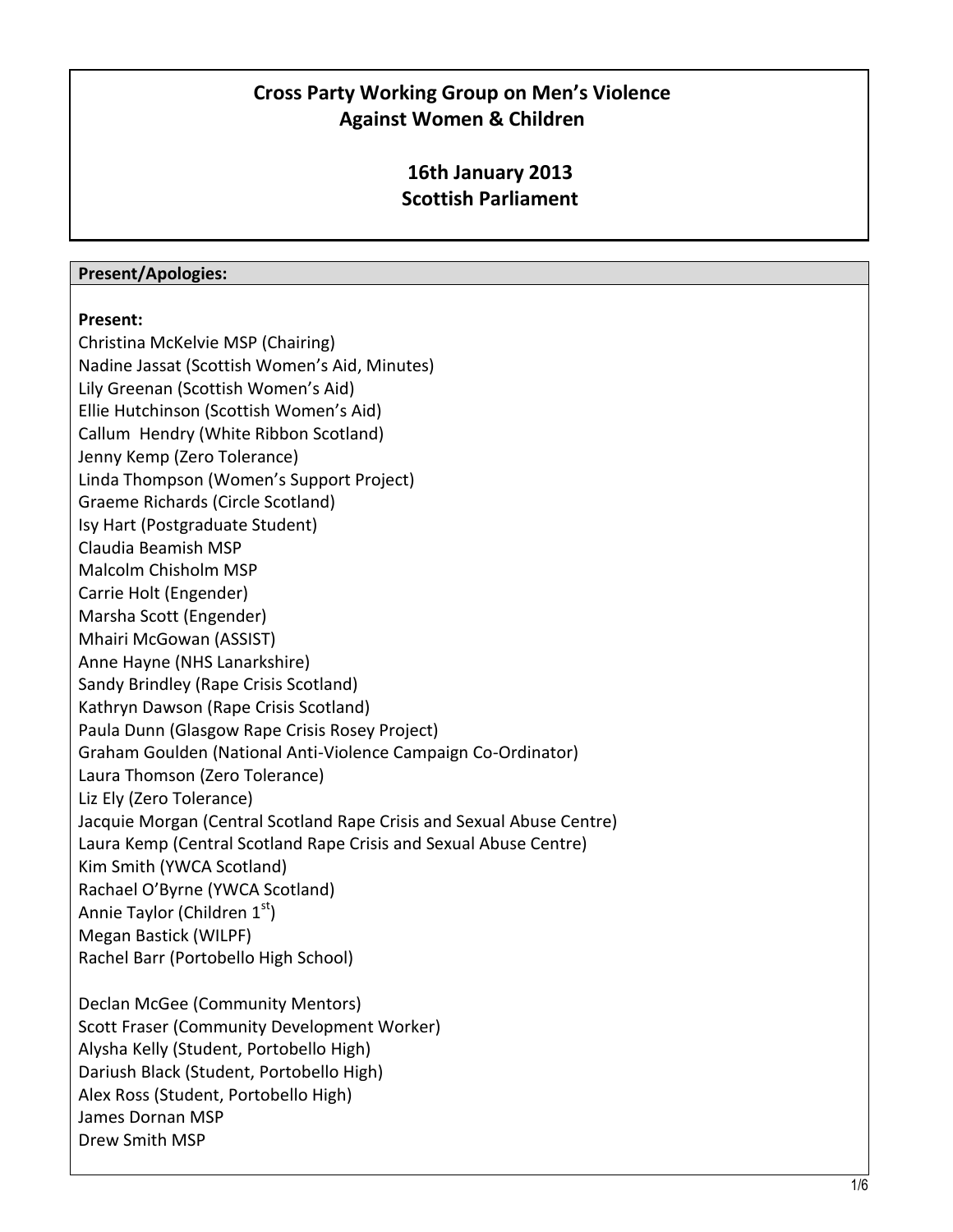| <b>Apologies:</b><br>Louise Johnson (Scottish Women's Aid)<br>Christine Gray<br>May Chamberlain (Relationships Scotland)<br>Girijamba Polubothu (Shakti Women's Aid)<br>Talat Yaqoob (White Ribbon Scotland)<br>Francine Orr (A Life Less Ordinary)<br>Yvonne Scott (Strathclyde Police Domestic Abuse Task Force)<br><b>Rhoda Grant MSP</b><br>Maureen Wylie (Improvement Service)<br>Anne Meikle<br>Alison Johnstone MSP<br>Christina Welcomes group, co-convenor Malcolm Chisholm MSP and Claudia Beamish<br>MSP introduced. Nadine Jassat to minute. |                |
|----------------------------------------------------------------------------------------------------------------------------------------------------------------------------------------------------------------------------------------------------------------------------------------------------------------------------------------------------------------------------------------------------------------------------------------------------------------------------------------------------------------------------------------------------------|----------------|
| 1/2 Minutes of the last meeting and matters arising                                                                                                                                                                                                                                                                                                                                                                                                                                                                                                      | <b>Action:</b> |
|                                                                                                                                                                                                                                                                                                                                                                                                                                                                                                                                                          |                |
| The minutes of the last meeting were read and approved.                                                                                                                                                                                                                                                                                                                                                                                                                                                                                                  |                |
| Support for CPG was added into Agenda at request of Marsha Scott.                                                                                                                                                                                                                                                                                                                                                                                                                                                                                        |                |
| There were no other matters arising.                                                                                                                                                                                                                                                                                                                                                                                                                                                                                                                     |                |
| 3 A) Young people leading the way - mentoring to prevent violence: Graham<br>Goulden, VRU; Rachel Barr, Community Learning and Development, and young<br>people from the Portobello High School Mentors in Violence Prevention project                                                                                                                                                                                                                                                                                                                   | <b>Action:</b> |
| Graham Goulden from the VRU welcomes students and evaluates current successes of<br>the MVP Mentoring scheme in Inverclyde. Rachel Barr introduces students from<br>Portobello High School, welcoming them and congratulating them on their work on<br>the project.                                                                                                                                                                                                                                                                                      |                |
| Alex Ross (mentor) presents on the learnings from the project, including: the<br>assurance that not all men are violent, the learnings surrounding the impact of<br>socialisation in particular in relation to masculinity, the experience of team building<br>and leadership training, and pupils enjoyment of programme.                                                                                                                                                                                                                               |                |
| Alysha Kelly (mentor) presents on the aims of the project, including: discussion of<br>scenario format of workshops - starting with bullying and harassment and moving<br>onto gender - encouragement of bystander stance, benefits of being involved in the<br>project, including life skills and awareness. Alysha reflects on the importance of the<br>project.                                                                                                                                                                                       |                |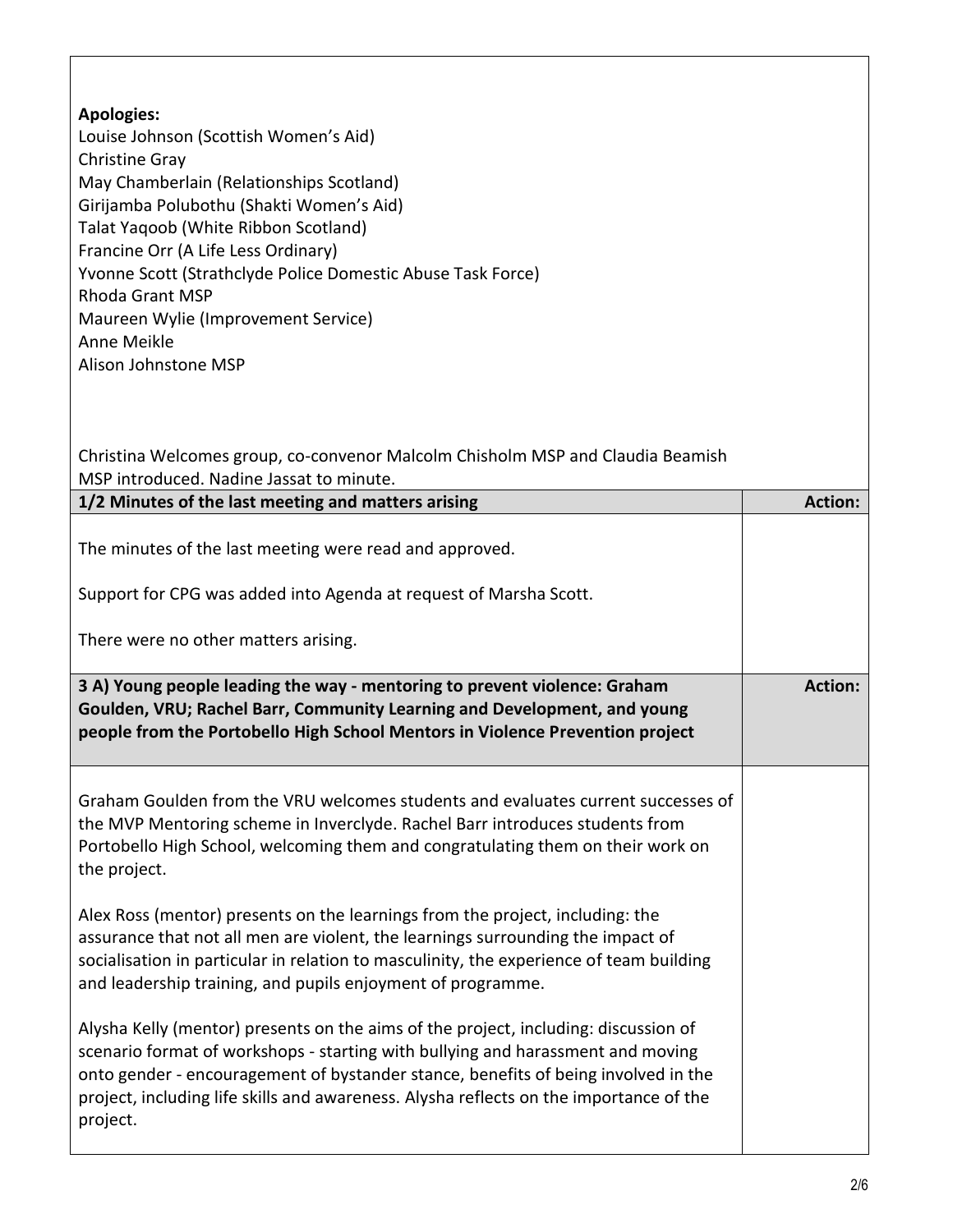| Dariush Black (mentor) presents on the delivery of the project to S1. Dariush reports<br>that many S1's find the experience to be an eye-opener with regards to the reality of<br>VAW, raising awareness of what can happen and the best ways to cope with<br>challenging situations. Dariush also records the challenges surrounding masculinity in<br>young men.                                                                                                                                                                     |  |                |  |
|----------------------------------------------------------------------------------------------------------------------------------------------------------------------------------------------------------------------------------------------------------------------------------------------------------------------------------------------------------------------------------------------------------------------------------------------------------------------------------------------------------------------------------------|--|----------------|--|
| Rachel Barr presents on plans for the school. Mentors will deliver 4 pilot scenarios,<br>with a total of 32 mentors in Portobello. MVP to be written into students' group time<br>with their class tutor.                                                                                                                                                                                                                                                                                                                              |  |                |  |
| Declan McGhee (Community Mentor) presents on community mentoring at the Jack<br>Kane Centre, Craigmillar. Presentation attached in circulation.                                                                                                                                                                                                                                                                                                                                                                                        |  |                |  |
| Graham thanks pupils and evaluates the successes of the group and future<br>partnership potential for the MVP. He looks forward to the coming years' aims of<br>giving mentors the skills base to take the project to a national level. Researchers to go<br>into schools to deliver focus groups with S1s and S2s. North Lanarkshire, East<br>Ayrshire, Perth and Kinross aim to recruit S5 mentors, following the lead of Inverclyde<br>and Portobello.                                                                              |  |                |  |
| Christina thanks the pupils for their excellent presentations, and expresses that she is<br>glad to reconnect with peer-education and groundwork. Questions raised by the CPG<br>included:                                                                                                                                                                                                                                                                                                                                             |  |                |  |
| What reaction have mentors had from friends/ family/ fellow young people with<br>regards to their involvement?<br>Alysha answers that responses have been positive.<br>What work has been undertaken to target LGBT Youth?<br>Rachel answers that project workers do additional training on this, and scenarios<br>which cover homophobic bullying are included in the programme.<br>How to deal with disclosures and upset trainees?<br>Dariush cites gendered peer support, Graham answers that mentors can report<br>serious cases. |  |                |  |
| Claudia Beamish raises interests in setting up a meeting with Declan with regards to<br>VAW and Young People in Gaza and Palestine. Rachel Barr highlights Shakti WA are<br>also involved in training.                                                                                                                                                                                                                                                                                                                                 |  |                |  |
| Drew Smith MSP enters and is welcomed.                                                                                                                                                                                                                                                                                                                                                                                                                                                                                                 |  |                |  |
| B) Challenging gender stereotypes: Laura Thomson, Zero Tolerance and Kim Smith,<br><b>YWCA</b>                                                                                                                                                                                                                                                                                                                                                                                                                                         |  | <b>Action:</b> |  |
| Kim introduces YWCAs aims, the existence of VAW in young people's relationships,<br>and the decision taken to work with younger children to tackle systematic gender<br>oppression. Kim outlines their prevention strategies' understanding that gender<br>stereotyping (GS) in young children sets the stage for normalising of VAW and<br>relationship abuse. Kim highlights how social media is also used to influence this. Kim<br>reports that gender stereotypes are often used as a justification for violent or abusive        |  |                |  |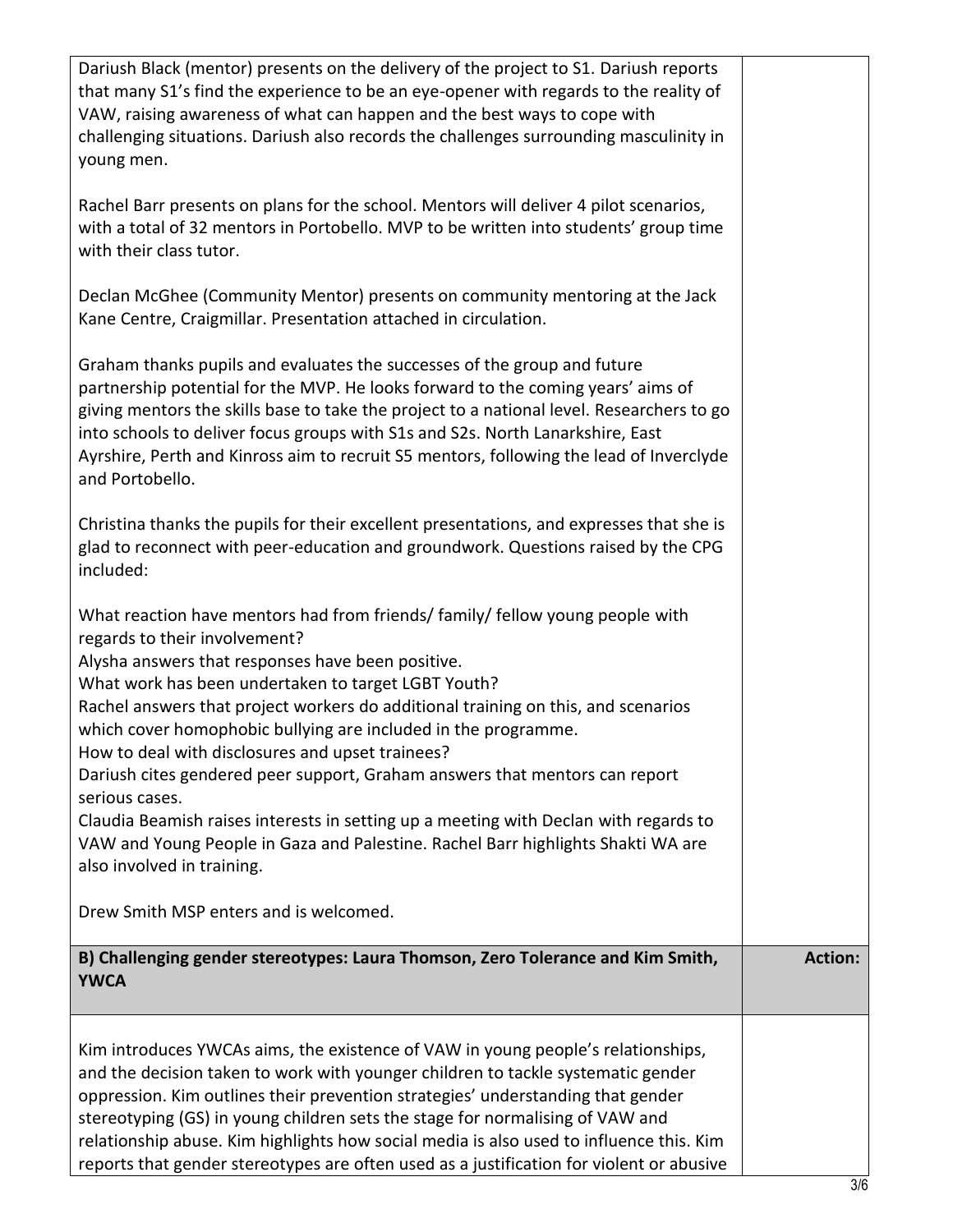| behaviour, and calls for resilience building and empowering young people to make<br>informed decisions. YWCA aims to challenge GS and encourage confidence building,<br>changing attitudes in the process.                                                                                                                                                                                                                                                                                                                                              |                |
|---------------------------------------------------------------------------------------------------------------------------------------------------------------------------------------------------------------------------------------------------------------------------------------------------------------------------------------------------------------------------------------------------------------------------------------------------------------------------------------------------------------------------------------------------------|----------------|
| Laura cites findings from Gena Davis institute which highlights the widespread gender<br>segregation in children's entertainment. This reinforces the importance of challenging<br>GS with early years' children. ZT aims to see GS as part of early years education in<br>order to set the scene for future prevention work. ZT releasing a guide on GS to<br>nursery nurses with advice on how to challenge GS. ZT will support parental<br>grassroots campaigns.                                                                                     |                |
| Questions:<br>Is there an opportunity to put this into legislation?<br>Is there an opportunity to get involved with parent organisations such as 'Dads Rock'?<br>How do we get this onto the curriculum in nurseries?<br>Christina highlights that University of West Scotland may be available to contact with<br>regards to conducting research on the impact of gender stereotyping.                                                                                                                                                                 |                |
| C) Adults speaking out: Callum Hendry, White Ribbon Scotland                                                                                                                                                                                                                                                                                                                                                                                                                                                                                            | <b>Action:</b> |
| Callum Hendry presents on White Ribbon Scotland's speaker network, with male<br>speakers engaging with other men on violence against women and the role men have<br>in preventing it. Callum highlights the aims of the network to build capacity in local<br>areas. Callum gives details on how campaign members are trained. Callum examines<br>and evaluates specific projects. Callum shares feedback from Clydebank college and<br>Dumfries HM prison, and evaluates how this has influence training. Callum outlines<br>the project's next steps. |                |
| Questions:                                                                                                                                                                                                                                                                                                                                                                                                                                                                                                                                              |                |
| How do you explain VAW in one day's training?<br>Callum answers that the first session is very focused on presentation education,<br>whereas the afternoon session is as interactive as possible. In total 4 sessions are run<br>over 2 days.<br>Did speakers who work in schools have additional training?<br>Callum confirms they did and that they worked with facilitators also.                                                                                                                                                                    |                |
| D) Working with Young People on 'Consent':                                                                                                                                                                                                                                                                                                                                                                                                                                                                                                              | <b>Action:</b> |
| - Ellie Hutchinson, Scottish Women's Aid<br>- Kathryn Dawson, Rape Crisis Scotland, and Paula Dunn, Glasgow Rape Crisis Rosey<br>Project.                                                                                                                                                                                                                                                                                                                                                                                                               |                |
| Ellie Hutchinson presents on healthy relationships and consent. Presentation<br>circulated with minutes. Ellie stresses the importance of young people's contributions<br>and anecdotes to inform our actions, and how the experiences reported by CYP make                                                                                                                                                                                                                                                                                             |                |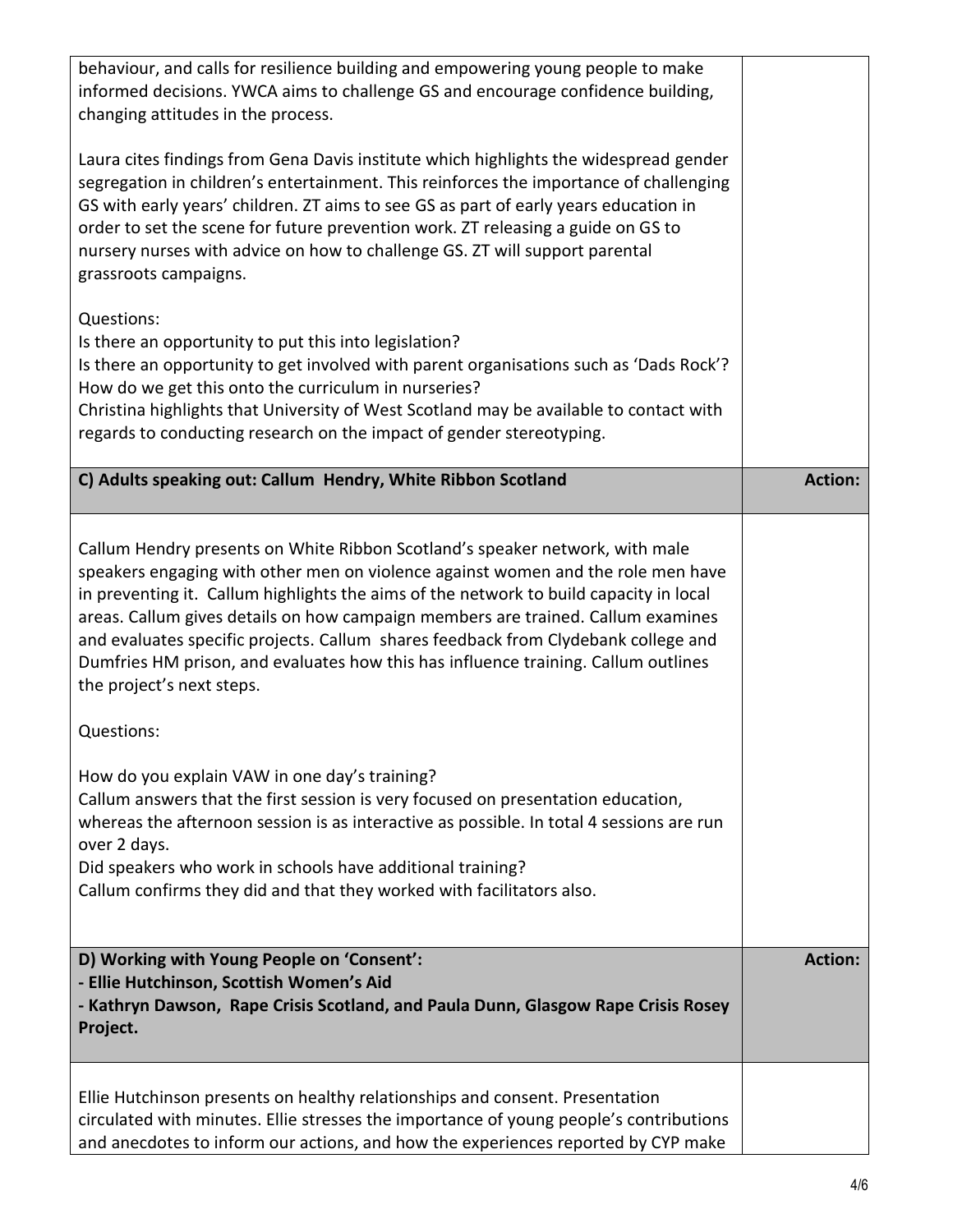| participate in future.<br>James Dornan MSP joins.<br>funding. | lobbying effective and legitimate. Ellie also highlights concerns around online threats,<br>and concludes that often the biggest danger to CYP is their peers. Ellie's work aims to<br>convert young people from sympathisers into activists, and looks to new ways to<br>Kathryn and Paula present. PowerPoint circulated with minutes. Kathryn discusses the<br>creation of a resource pack which will cover consent, sexualisation in the media, law,<br>and how CYP can contribute to the movement. Paula discusses the Rosey Project in<br>high schools and youth groups. Paula highlights that the amount of workshops the<br>Rosey Project can provide has now shrunk to 30 workshops per year due to cut |                                                                                        |
|---------------------------------------------------------------|------------------------------------------------------------------------------------------------------------------------------------------------------------------------------------------------------------------------------------------------------------------------------------------------------------------------------------------------------------------------------------------------------------------------------------------------------------------------------------------------------------------------------------------------------------------------------------------------------------------------------------------------------------------------------------------------------------------|----------------------------------------------------------------------------------------|
| 4. AOB                                                        |                                                                                                                                                                                                                                                                                                                                                                                                                                                                                                                                                                                                                                                                                                                  | <b>Action:</b>                                                                         |
| а.                                                            | Information sharing<br>Sandy Brindley (Rape Crisis) updates the group that the Strathclyde<br>Police External Scrutiny Group has been set up to improve responses to                                                                                                                                                                                                                                                                                                                                                                                                                                                                                                                                             |                                                                                        |
|                                                               | rape, including the development of Advocates.<br>Kim Scott (YWCA) updates the group on the training offered to youth<br>and community workers, on their website:<br>http://www.ywcascotland.org/news/85/43/Forthcoming-YWCA-<br>Scotland-Training-Courses/d, News. YWCA will also be rolling out 'no<br>pressure' training with Zero Tolerance.                                                                                                                                                                                                                                                                                                                                                                  | <b>Marsha Scott</b><br>to circulate                                                    |
|                                                               | Marsha Scott (Engender) updates the group on the launch of L.I.S.A.<br>Lily Greenan (Scottish Women's Aid) updates the group on SWA's work<br>with the police. Lily confirms that the Domestic Abuse Task Force<br>approach used in Strathclyde will be used by the Single Police Force.<br>Lily also shares her invite to speak at the UN convention for VAW.                                                                                                                                                                                                                                                                                                                                                   | further<br>information.<br>Lily to<br>circulate<br>further<br>information<br>about the |
|                                                               | b. EWL call for European Year on VAW and MEPs in Scotland (Marsha<br>Scott)<br>Marsha updates the group on the Convention for the Council of<br>Europe. There is a call for the EU to sign up. Marsha asks group to<br>email their MEP to sign.                                                                                                                                                                                                                                                                                                                                                                                                                                                                  | convention<br>and speak to<br><b>CM about</b><br>support.<br>Marsha to<br>circulate    |
|                                                               | c. Abolish Prostitution Campaign (Marsha Scott)<br>Marsha circulates the Brussels call to sign to abolish prostitution.                                                                                                                                                                                                                                                                                                                                                                                                                                                                                                                                                                                          | information.<br><b>Marsh to</b>                                                        |
|                                                               | d. Marsha asks that support for the CPG is added to the next agenda. Lily<br>asks that all requests for Agenda items to be sent to<br>Nadine.jassat@scottishwomensaid.org.uk by 27 <sup>th</sup> of February. Lily<br>proposes the next CPG will focus on prostitution.                                                                                                                                                                                                                                                                                                                                                                                                                                          | circulate<br>'Brussels'<br>Call' Flyer.                                                |